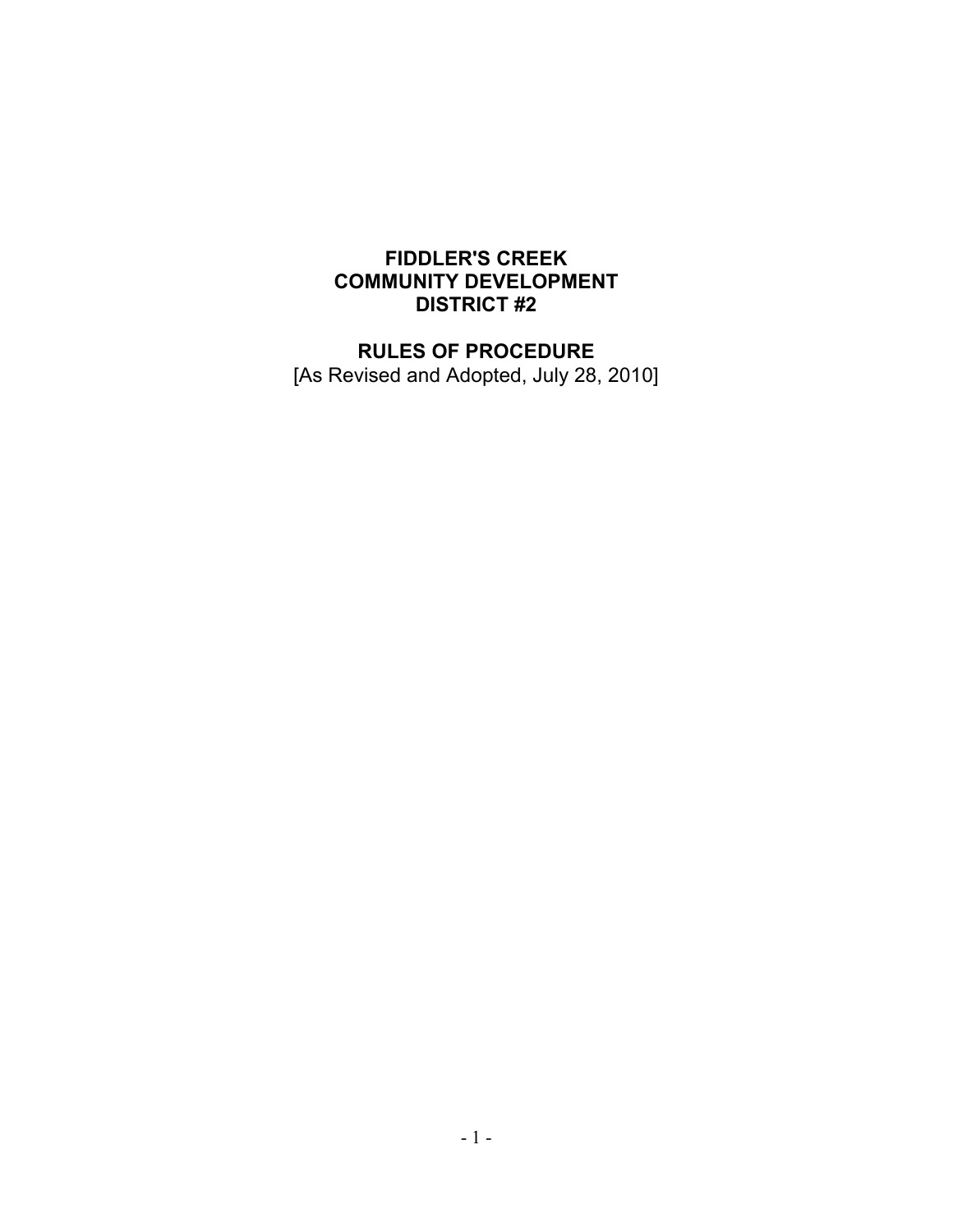# TABLE OF CONTENTS

- A-1.01 General
- A-1.02 Board of Supervisors; Officers; Voting
- A-1.03 Public Information and Inspection of Records
- A-1.04 Meetings and Workshop
- A-1.05 Consultants' Competitive Negotiation Act
- A-1.06 Procedure for Contracting For Maintenance Services
- A-1.07 Procedure for Contracting For Other Services
- A-1.08 Purchases of Goods, Supplies or Materials
- A-1.09 Contracts for Construction of Authorized Projects
- A-1.10 Bid Or Proposal Protests
- A-1.11 Effective Date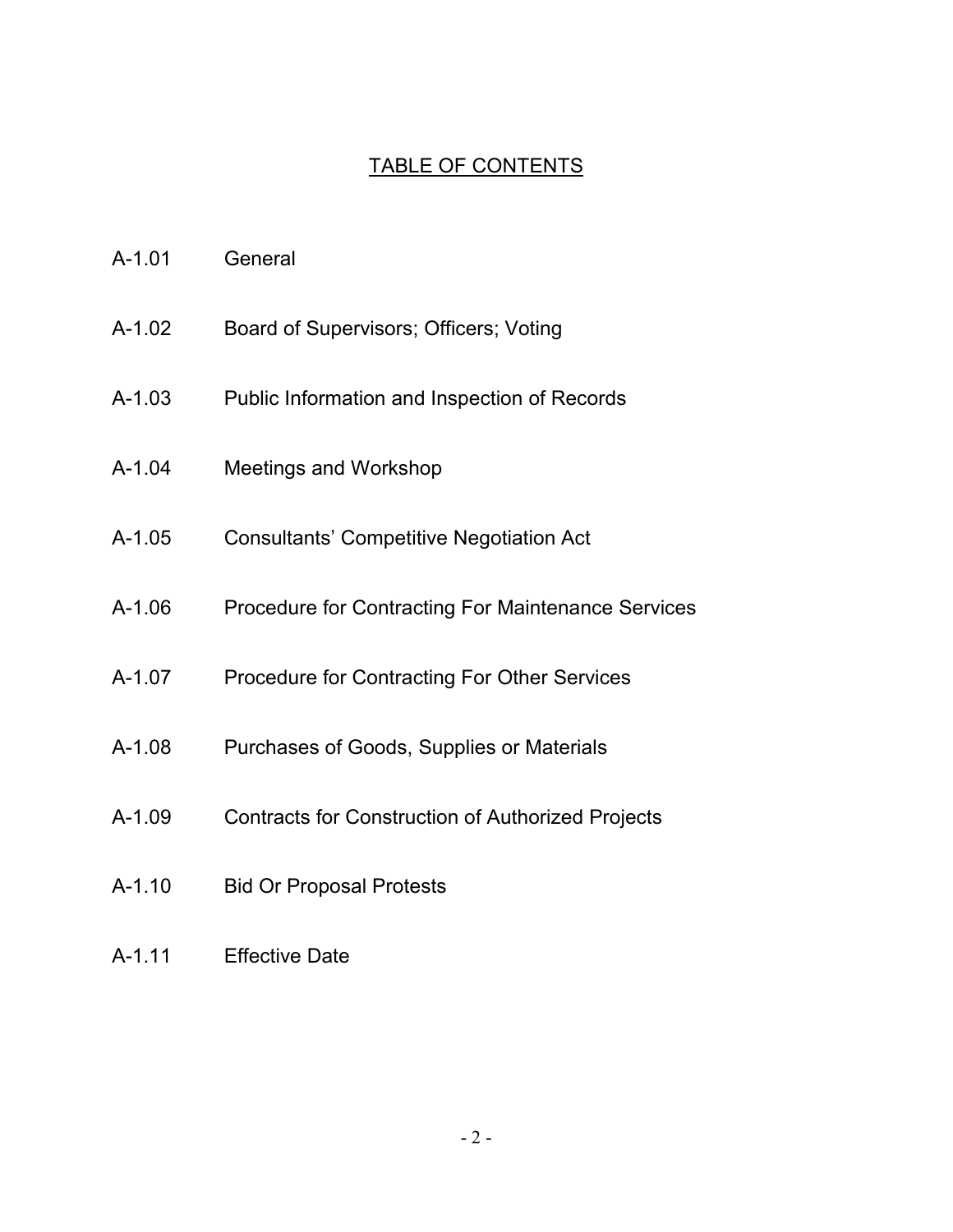# **CHAPTER A-1 FIDDLER'S CREEK COMMUNITY DEVELOPMENT DISTRICT #2 GENERAL AND PROCEDURAL RULES**

#### **A-1.01 GENERAL**

The Fiddler's Creek Community Development District #2 (the "District") was established pursuant to the provisions of Chapter 190, Florida Statutes to provide for the ownership, operation, maintenance, and provision of various capital facilities and services within its jurisdiction.

Specific Authority: 190.011, 120.53(1 )(a)

Law Implemented 190.011, 120.53(1)(a)

#### **A.1.02 BOARD OF SUPERVISORS; OFFICERS; VOTING**.

A. Term of Officers; Vacancies.

Board members shall hold office pursuant to Section 190.006, Florida Statutes. If, during the term of office of any board member(s), one or more vacancies occur, the remaining member(s) of the Board shall fill the vacancies by appointment for the remainder of the unexpired term. If three or more vacancies occur at the same time, a quorum is not necessary to fill the vacancies. The remaining Supervisors shall endeavor and use their best efforts to fill any such vacancy within sixty (60) calendar days of the date the vacancy was created, taking into account the length of time until the next regular qualified elector election for said vacant seat(s).

B. Quorum.

A majority of the members of the Board physically present constitutes a quorum. Action taken by the Board shall be upon a vote of a majority of the members present, either in person and telephonically, unless otherwise provided in these rules or required by law.

C. Officers.

1. At the first Board meeting held after each election where the newly elected members take office, the Board shall select a chairperson, vice chairperson, secretary and treasurer, and if desired, an assistant treasurer.

2. The term of office of the chairperson shall be two years. The chairperson must be a member of the Board. If the chairperson resigns from that office or ceases to be a member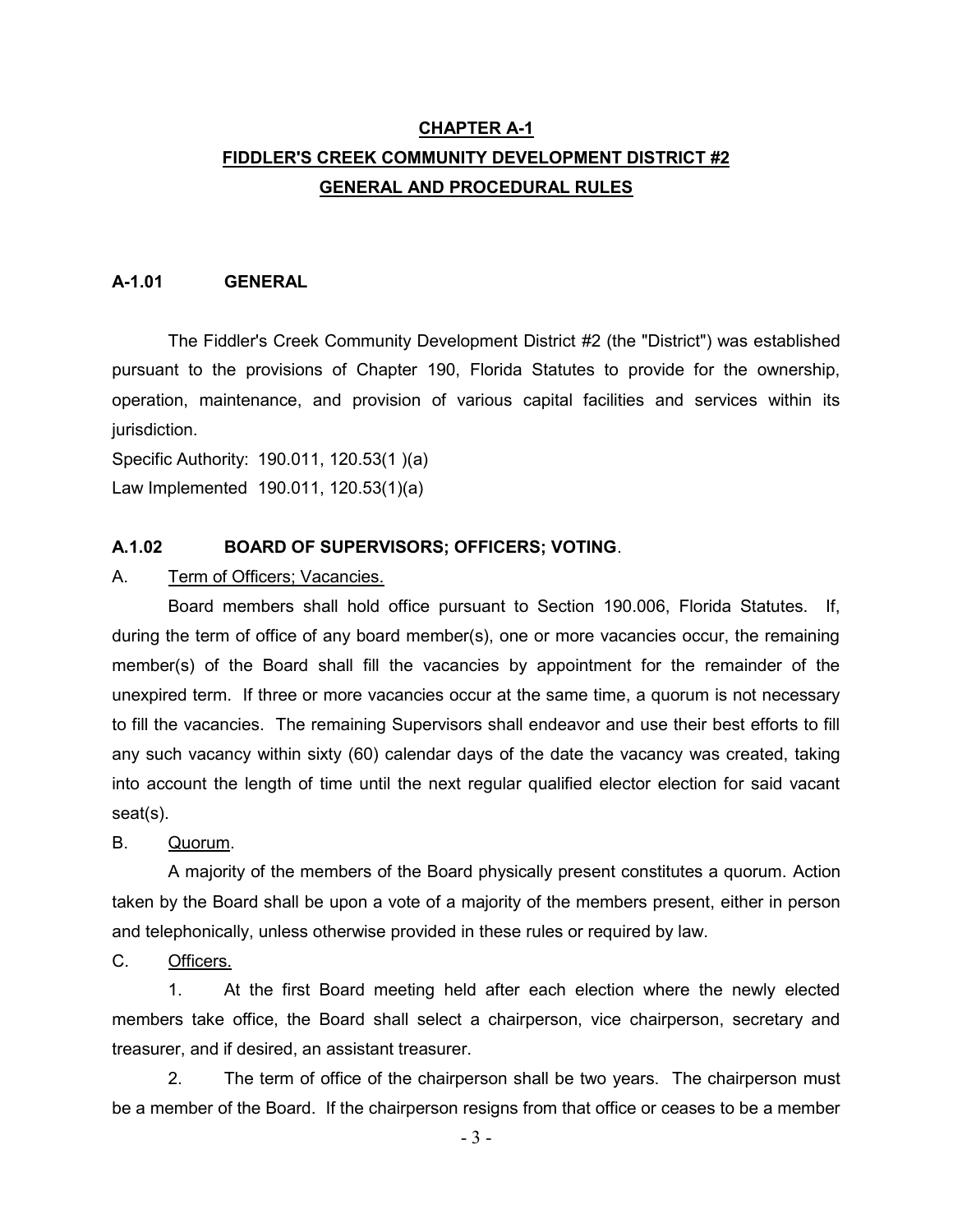of the Board, the Board shall select a chairperson to serve the remaining portion of the term, after filling the board vacancy. The chairperson shall convene and conduct all meetings of the Board. In the event the chairperson is unable to attend a given meeting, the vice chairperson shall convene and conduct the meeting. In the event the chairperson and vice chairperson are unable to attend a given meeting, the members of the Board in attendance shall appoint one Board member as chair pro tem who shall convene and conduct the meeting.

3. The vice chairperson shall be a member of the Board and shall have such duties and responsibilities as specifically designated by the Board from time to time. The term of office for the vice chairperson shall be two years, coincident to that of the chairperson. If the vice chairperson resigns from that office or ceases to be a member of the Board, the Board shall select a vice chairperson to serve the remainder of the term, after filling the Board vacancy.

4. The secretary of the Board serves at the pleasure of the Board and need not be a member of the Board. The secretary shall be responsible for maintaining the minutes of Board meetings and may have other duties assigned by the Board from time to time. The District Manager may serve as secretary.

5. The treasurer shall serve at the pleasure of the Board and need not be a member of the Board but must be a resident of Florida. The treasurer shall perform duties described in Section 190.007(2) and (3), Florida Statutes, as well as those assigned by the Board from time to time.

D. Committees.

The Board may establish committees of the Board, either on a permanent or temporary basis, to perform specifically-designated functions. Such functions may include, but are not limited to, contract negotiations, personnel matters, and budget preparation.

E. Record Book.

The Board shall keep a permanent record book entitled "Record of Proceedings of the Fiddler's Creek Community Development District #2" in which shall be recorded minutes of all meetings, resolutions, proceedings, Board of Supervisor actions, agreements, certificates, and bonds given by all employees.

F. Meetings.

The Board shall establish a schedule of regular meetings and may also meet upon: 1) call of the chairperson or the District Manager in coordination with the chairperson; or, 2) three board members; or, 3) pursuant to the emergency meeting process outlined herein or in Florida Statutes. Except as otherwise may be provided by law, all meetings of the Board and its committees shall be open to the public in accordance with the provisions of Chapter 286, Florida Statutes.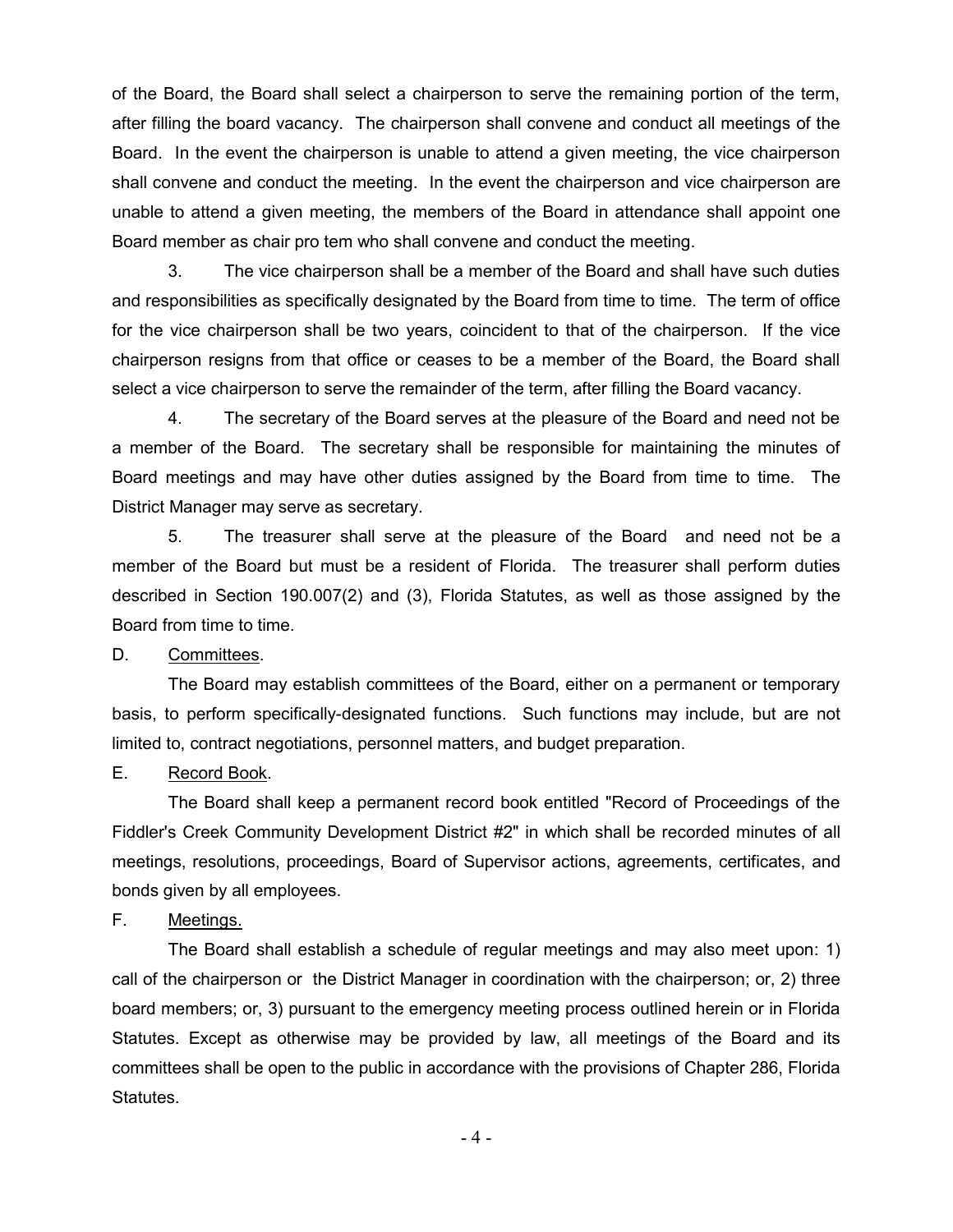## G. Voting Conflict of Interest.

Each Board member shall abide by and comply with the applicable provisions of Florida law regarding voting conflicts of interest contained within Chapters 190 and 112, Florida Statutes.

#### H. Competitive Solicitation; No Contact or Communication.

Once the Board has determined to engage in any competitive solicitation, no Board member may have any contact or communication with any vendor [or its agents/representatives] that provides the type of services, goods or work which is the subject of a competitive solicitation process and no vendor, including any agent of such vendor, shall directly or indirectly contact or communicate with any Supervisor regarding a competitive solicitation, except at a public hearing associated with such bid/proposal or at any public meeting of the Board. Supervisors shall not solicit or encourage any particular individual vendor to submit a bid or proposal. In those instances when a vendor unilaterally approaches a Supervisor outside of the bidding or solicitation process, the Supervisor so contacted shall immediately report such contact to the District Manager and direct such vendor to the District Manager. Any bidder or proposer that the Board determines has violated the provisions of this Section A-1.02.H shall be deemed disqualified. Should such contact come to light only after the bid or proposal is awarded and the bidder or proposer that was deemed the successful bidder or proposer was the party violating said provision, the Board may unilaterally cancel any such award and any such contract awarded to such vendor.

Specific Authority: 190.001, 120.53(1)(d)

Law Implemented: 190.006(l), 190.006(4), 190.006(5), 190,006(6), 190.006(7), 190.006(9), 190.007, Chapter 112, F.S.

#### **A-1.03 Public Information and Inspection of Records.**

#### A. Public Records.

All District public records within the meaning of Chapter 119, Florida Statutes, and not otherwise exempt or confidential by law, including the "Record of Proceedings of the Fiddler's Creek Community Development District #2" may be copied or inspected at the local office of record of the District as designated by the Board from time to time, during regular business hours, with the rates, fees and charges therefor consistent with Florida law.

B. Copies.

Copies of public records not otherwise exempt or confidential shall be made available to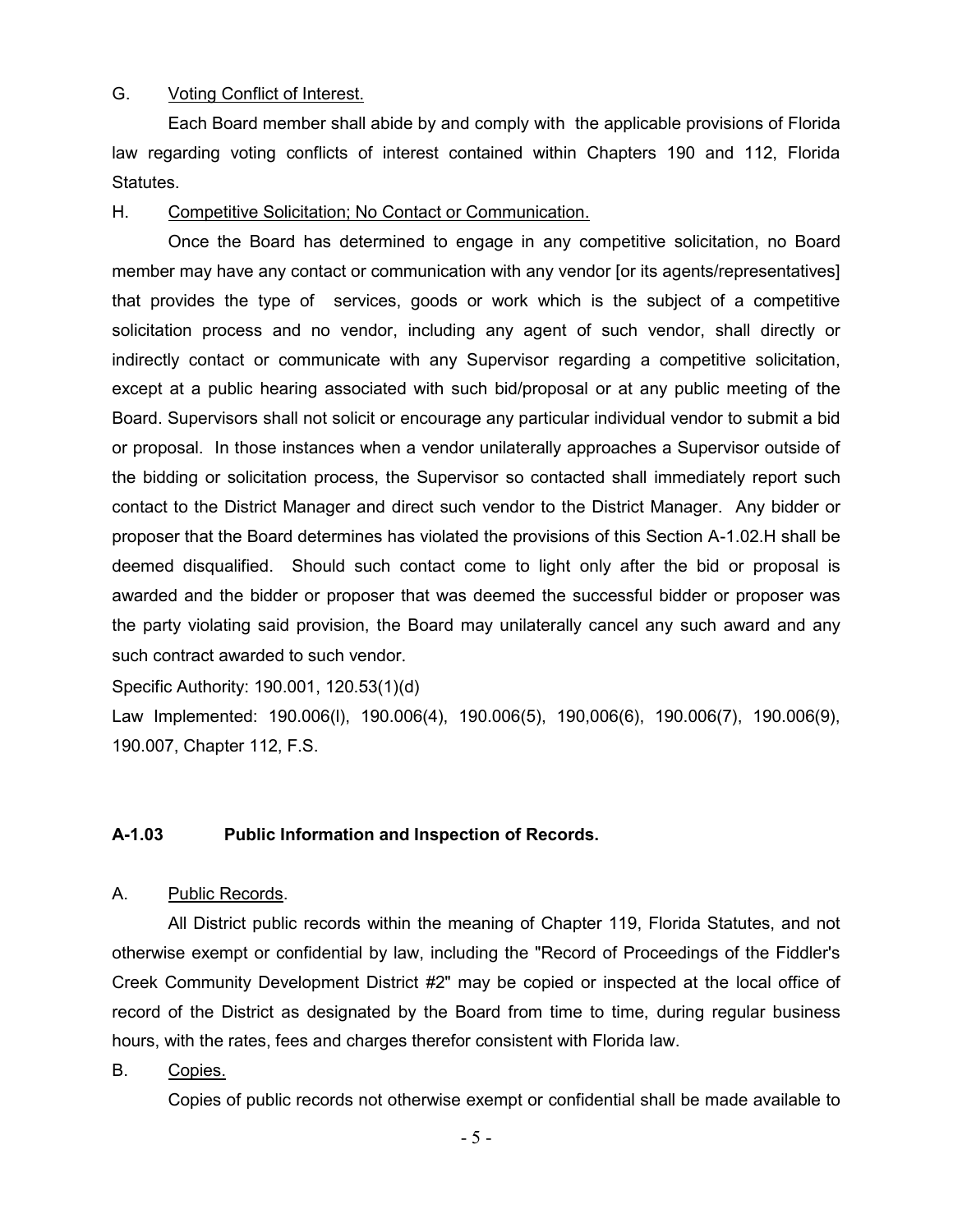| the requesting person at a charge as established by Resolution of the Board. |                                                                |  |
|------------------------------------------------------------------------------|----------------------------------------------------------------|--|
| Specific Authority:                                                          | 190.011, 120.53(1)(a)                                          |  |
| Law Implemented:                                                             | $190.06(7)$ , $119.07(1)(a)$ , $119.07(1)(b)$ , $120.53(1)(a)$ |  |

#### **A-1.04 Meetings and Workshops.**

### A. Notice.

Except in emergencies, or as otherwise provided in these rules or applicable law, at least seven days public notice shall be given of any meeting or workshop of the Board. Public notice shall be given as required by law.

#### B. Agenda.

The District Manager, under the supervision of the chairperson or those members calling for a Board meeting, shall prepare a notice of the meeting or workshop and an agenda.

# C. Agenda Format.

The agenda shall follow the format adopted by the Board by Resolution. The Board may also adopt a Meeting Protocol.

#### D. Minutes.

The secretary shall be responsible for keeping the minutes of each meeting of the Board and of all committees and subcommittees of the Board in a format as established by the Board. Minutes shall be corrected and approved by the Board at a subsequent meeting.

#### E. Receipt of Notice of Meeting, Agenda and Agenda Packages.

Persons wishing to receive notices of meetings or agendas or agenda packages of meetings, may so advise the District Manager or secretary in writing. Such persons shall furnish a current mailing address or email address in writing and may be required to pay the cost of the copying and mailing.

#### F. Emergency Meeting.

Whenever a bona fide emergency situation exists, a meeting to deal with the emergency may be held as necessary, with reasonable notice, so long as any action taken is subsequently ratified by the Board. The chairperson or the vice-chairperson if the chairperson is unavailable, may convene an emergency meeting of the Board to act on bona fide emergency situations. Whenever possible, the District Manager and the chairperson shall make reasonable efforts to notify all Board members of an emergency meeting 24 hours in advance. Reasonable efforts may include telephone notification. Actions taken at an emergency meeting shall be ratified by the Board at a regularly noticed meeting subsequently held.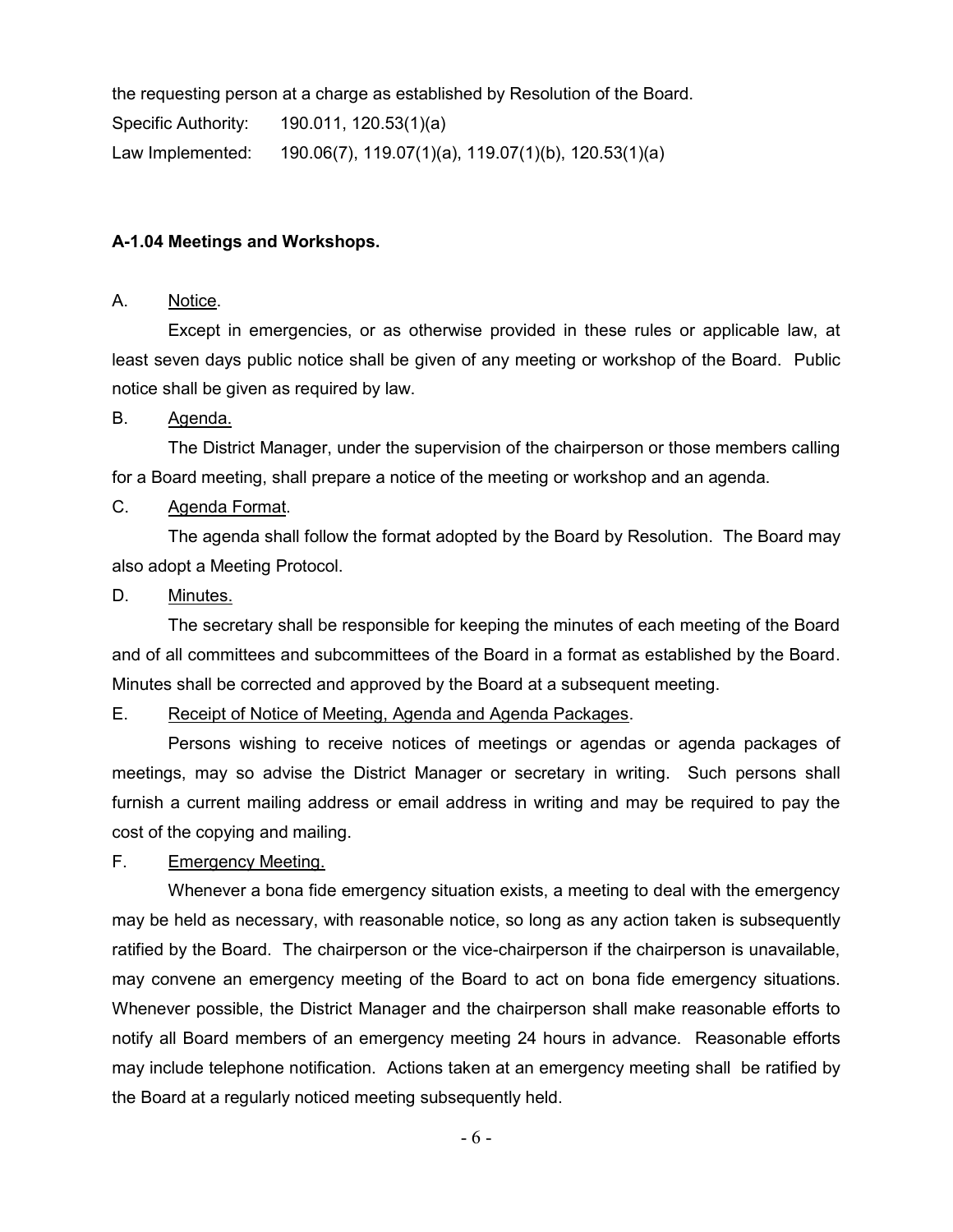## G. Public Comment.

The Board may set aside a reasonable amount of time at each regular meeting for public comment.

# H. Communications Media Technology.

A meeting of the Board may be conducted by or in conjunction with Communications Media Technology (CMT), including teleconferences or video conferences. All evidence, testimony and argument presented shall be afforded equal consideration, regardless of the method of communication.

- 1. Definitions.
	- A. "Access point" means a designated place where a person interested in attending a CMT meeting may go far purposes of attending such meeting.
	- B. "Attend" means having access to the communications media technology network being used to conduct a meeting, or being used to take evidence, testimony or argument relevant in any issue being considered at a meeting.
	- C. "CMT meeting" means a meeting that is conducted by means of or in conjunction with communications media technology.
	- D. "Communications media technology" means the electronic transmission of printed matter, audio, full-motion video, freeze frame video, compressed video, and digital video by any method available.
	- E. "In conjunction with communications media technology" means that CMT access is being provided to a meeting otherwise being held with the collective, physical presence of the members of the Board in once place.
	- F. "By means of communication media technology" means that a meeting is being conducted entirely by means of communications media technology and that the members of the Board conducting such meeting may not be collectively, physically together in one place.

2. Nothing in this rule shall be construed to permit the District to conduct any meeting otherwise subject to the provisions of Section 286.011, Florida Statutes, by means of communications media technology without making provision for the attendance at that meeting or workshop of any member of the public who desires to attend.

3. The District may not limit the points of access provided to the public to places not normally open to the public. The District shall provide at least one access point in a location which is ordinarily open to the public.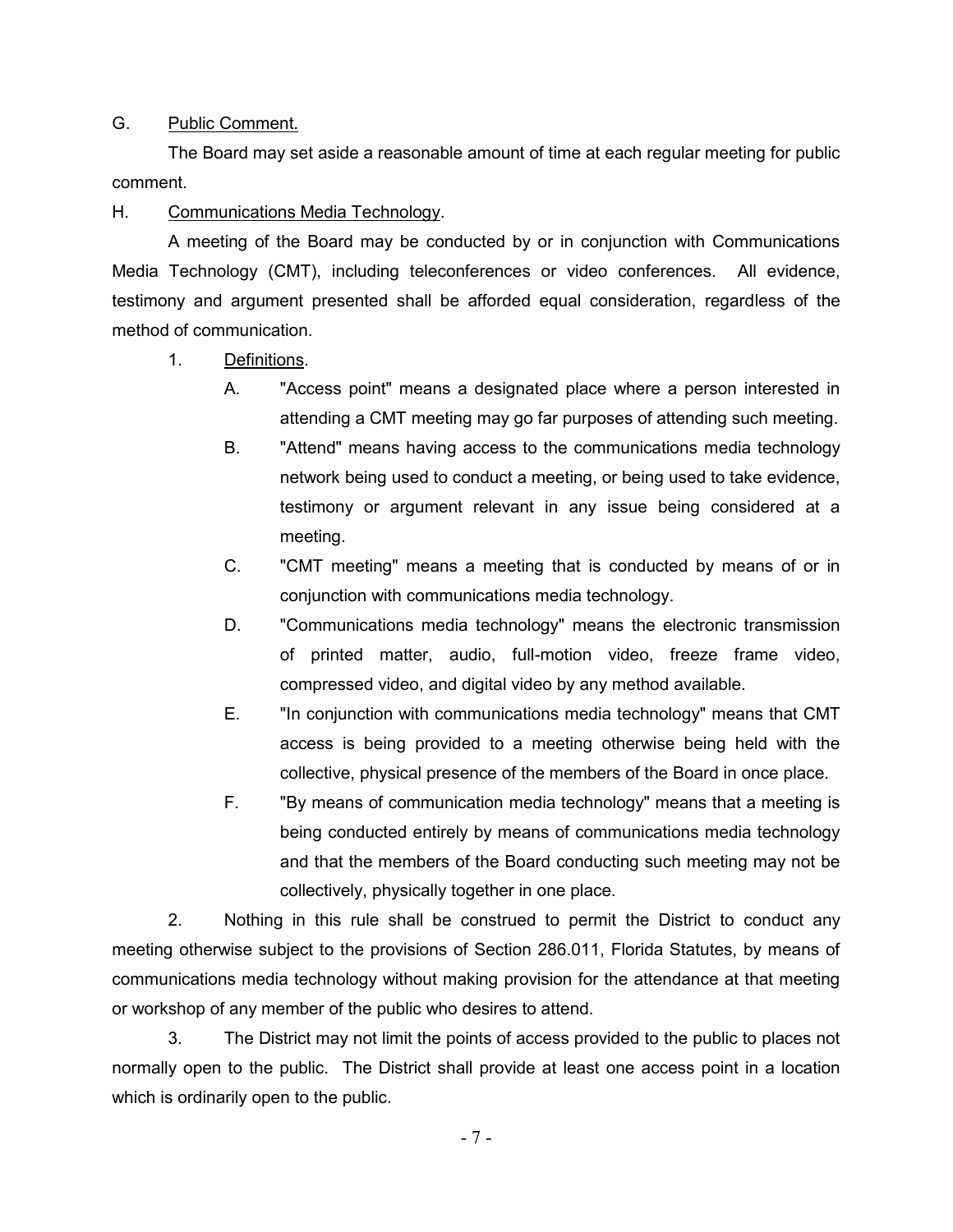4. No meeting shall be conducted entirely by means of communications media technology if the available technology is insufficient to permit all interested persons to attend. If, during the course of a CMT meeting, technical problems develop with the communications network that prevent interested persons from attending, the District shall terminate the meeting until such problems have been corrected.

5. Notice of a CMT meeting shall be in the same manner as a meeting without CMT. The notice shall plainly state that such a meeting is to be conducted by means of or in conjunction with CMT and identify the type of CMT to be used. The notice shall also describe how interested persons may attend, and include the address or addresses of all access points. Specific Authority: 190.011(5), 190.011(15), 120.53(1)(d); Ch. 189, F.S. Law Implemented: 190.007(l), 190.008, 120.53(1 )(d), 286.0105, .120.54(l)

#### **A-1.05 Consultants' Competitive Negotiations Act.**

#### A. Applicability.

Pursuant to Section 190.033(2), Florida Statutes, the provisions of Section 287.055, Florida Statutes apply to contracts for architecture, engineering, landscape architecture or registered land surveying and mapping services ("Professional Services").

1. "District Representative" means the person or group designated by the Board of Supervisors to administer the solicitation process. The District Representative may be the chairperson, the Board, any member or committee of the Board, District Counsel, District Manager, or any other person.

2. "Emergency contract " is a contract necessitated by a sudden unexpected turn of events (e.g., acts of God, riot, fires, floods, hurricanes, accidents or any circumstances or cause beyond the control of the Board in the normal conduct of its business) where the Board finds that the delay incident to competitive solicitation would be detrimental to the interests of the District.

### B. Qualifying Procedures.

In order to be eligible to submit a proposal for Professional Services, a firm or individual must, at the time of receipt of submittal to the District:

1. Hold all required applicable city, county and state professional license(s) and certifications in good standing.

2. Hold current occupational licenses or business tax receipts in Collier County.

3. Hold all required applicable federal licenses and certifications in good standing.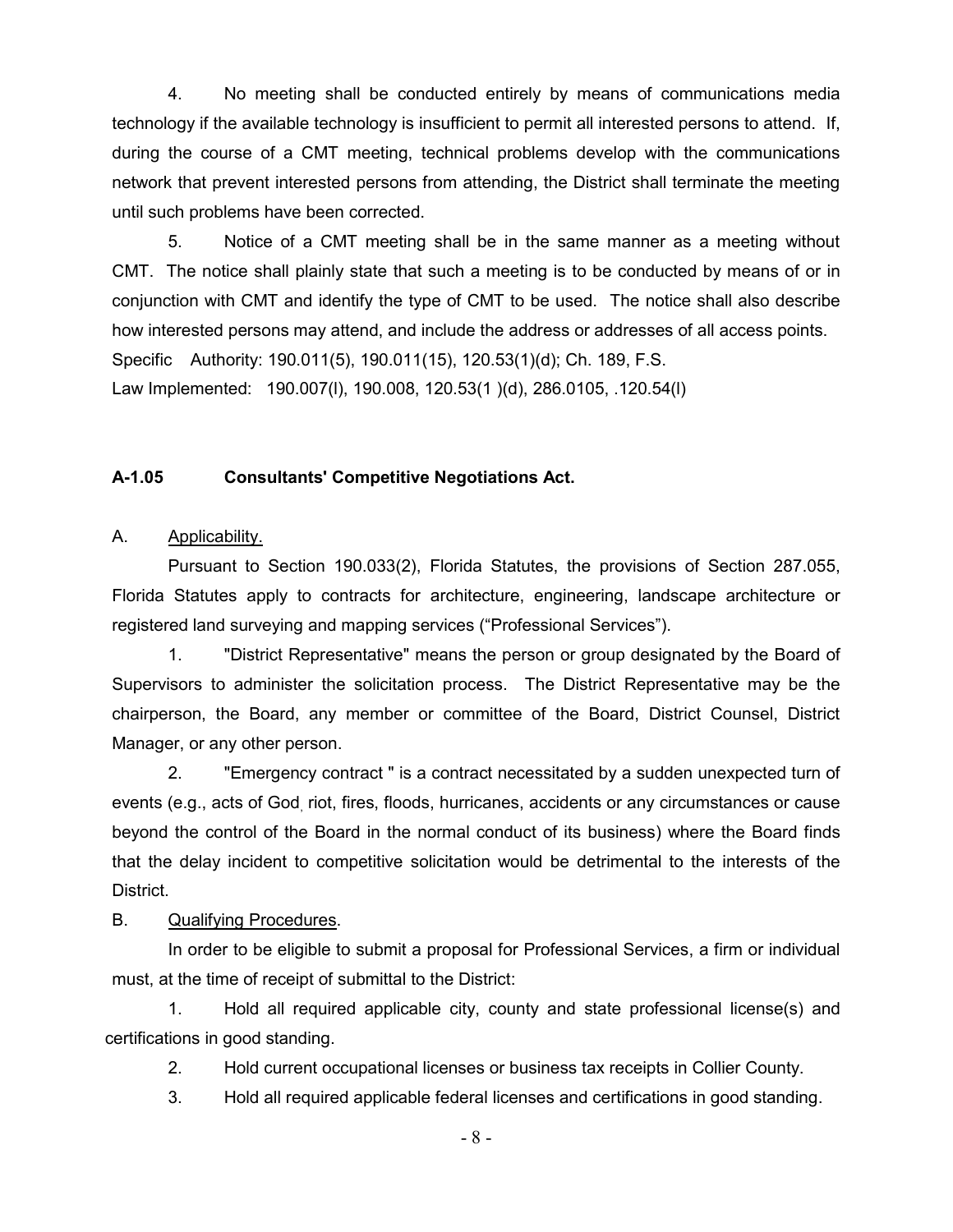4. If the proposer is a corporation or other legal entity, possess and maintain a current and active status as such legal entity and, if organized and established in another state other than Florida be authorized to do business in Florida in accordance with Florida law.

5. Meet any other prequalification requirements set forth in the project, study activity or proposal specifications.

6. Not have had any contact or communication with any Supervisor contrary to the provisions of Section A-1.02.H above herein.

Proof and evidence of compliance with these requirements shall be submitted with the proposal.

#### C. Public Announcement

Prior to a public announcement that Professional Services are required, the Board shall identify, if applicable, the planning or study activity or the project as meeting the threshold requirement. Except in cases of valid public emergencies, the District shall announce each occasion when Professional Services are required or desired by publishing a notice providing a general description of the project the services or the planning or study activity desired and the method for interested consultants to apply for consideration. The notice shall appear in at least one newspaper of general circulation in the District and in such other places as the District deems appropriate. The District may maintain lists of persons interested in receiving such notices. Persons who, within the previous one (1) year, provided their name and address to the District office, in writing, for inclusion on the list, shall receive notices by mail. The Board has the right to reject any and all proposals, and such reservation shall be included in the public announcement. Proposers not receiving either a ranking sufficient to qualify them to negotiate with the District or a contract award shall not be entitled to recover from the District any costs of proposal preparation or submittal.

## D. Competitive Selection.

1. The Board shall review and evaluate the data submitted in response to the notice described above with respect to qualifications and performance ability, as well as any statements of qualifications on file. The District Representative shall conduct discussions with, and the Board may require public presentation by no less than three firms regarding their qualifications, approach to the project, and ability to furnish the required service.

2. The Board shall, following the review and/or public presentation, select and list not less than three firms, in order of preference, deemed to be the most highly capable and qualified to perform the required Professional Services, after considering these and other appropriate criteria:

- A. The ability and adequacy of the professional personnel.
- B. Past performance for the District and in other professional employment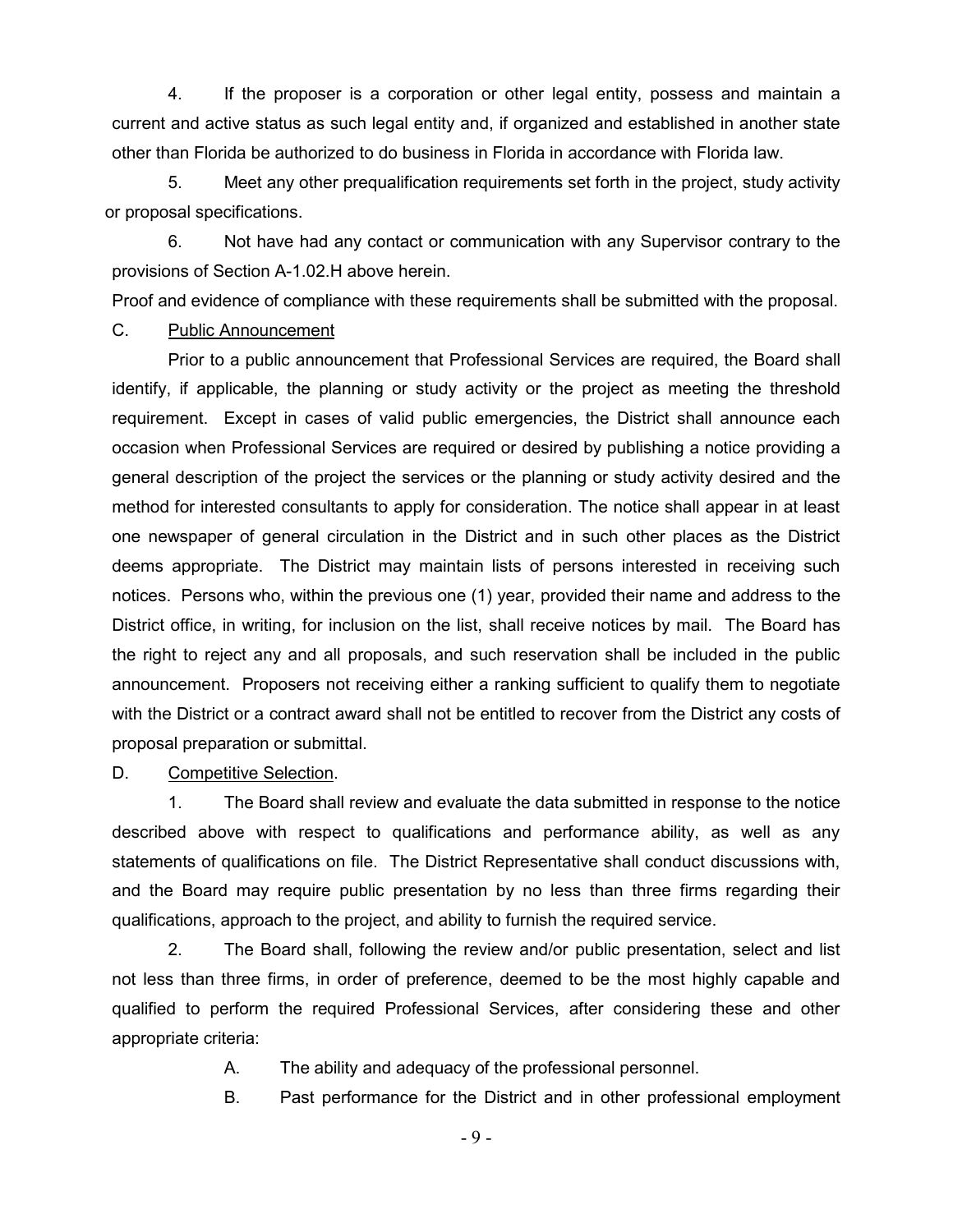settings.

- C. Willingness to meet time and budget requirements.
- D. Geographic location of the firm's headquarters or office in relation to the District.
- E. Recent, current and projected workloads of the proposer.
- F. Whether the firm is a certified minority business enterprise.
- G. Volume of work previously awarded by the District to the proposer.

Nothing in these rules shall prevent the District from evaluating and eventually selecting a Professional Services provider in the event that less than three responses, including responses indicating a desire not to submit a formal proposal on a given project, are received.

3. If the selection process is administered by any person other than the full Board, the selection made will be presented to the full Board with a written recommendation that competitive negotiations be instituted with the selected firms in order of preference listed.

# E. Competitive Negotiations.

1. After the Board has authorized the beginning of competitive negotiations, the District Representative shall begin such negotiations with the firm listed as most qualified to perform the required Professional Services, in an attempt to arrive at an agreed upon compensation which is deemed to be fair, competitive and reasonable.

2. Should the District Representative be unable to negotiate a satisfactory agreement with the firm determined to be the most qualified at a price deemed by the District to be fair, competitive and reasonable, within 10 business days unless modified by the Board, negotiations with that firm shall be terminated and the District Representative shall immediately begin negotiations with the second most qualified firm. If a satisfactory agreement with the second firm cannot be reached within 10 business days unless modified by the Board, those negotiations shall be terminated and negotiations with the third most qualified firm shall be undertaken.

3. Should the District Representative be unable to negotiate a satisfactory agreement with any of the selected firms within 30 business days unless modified by the Board, additional firms shall be selected by the District, in order of their competence and qualifications. Negotiations shall continue, beginning with the first-named firm on the list, until an agreement is reached or the list of firms is exhausted.

# F. Emergency Contract.

In cases of valid public emergencies certified by the District Manager to the Board, the District, through its District Manager, may enter into an emergency contract for Professional Services without complying with these rules. The fact that an emergency contract has occurred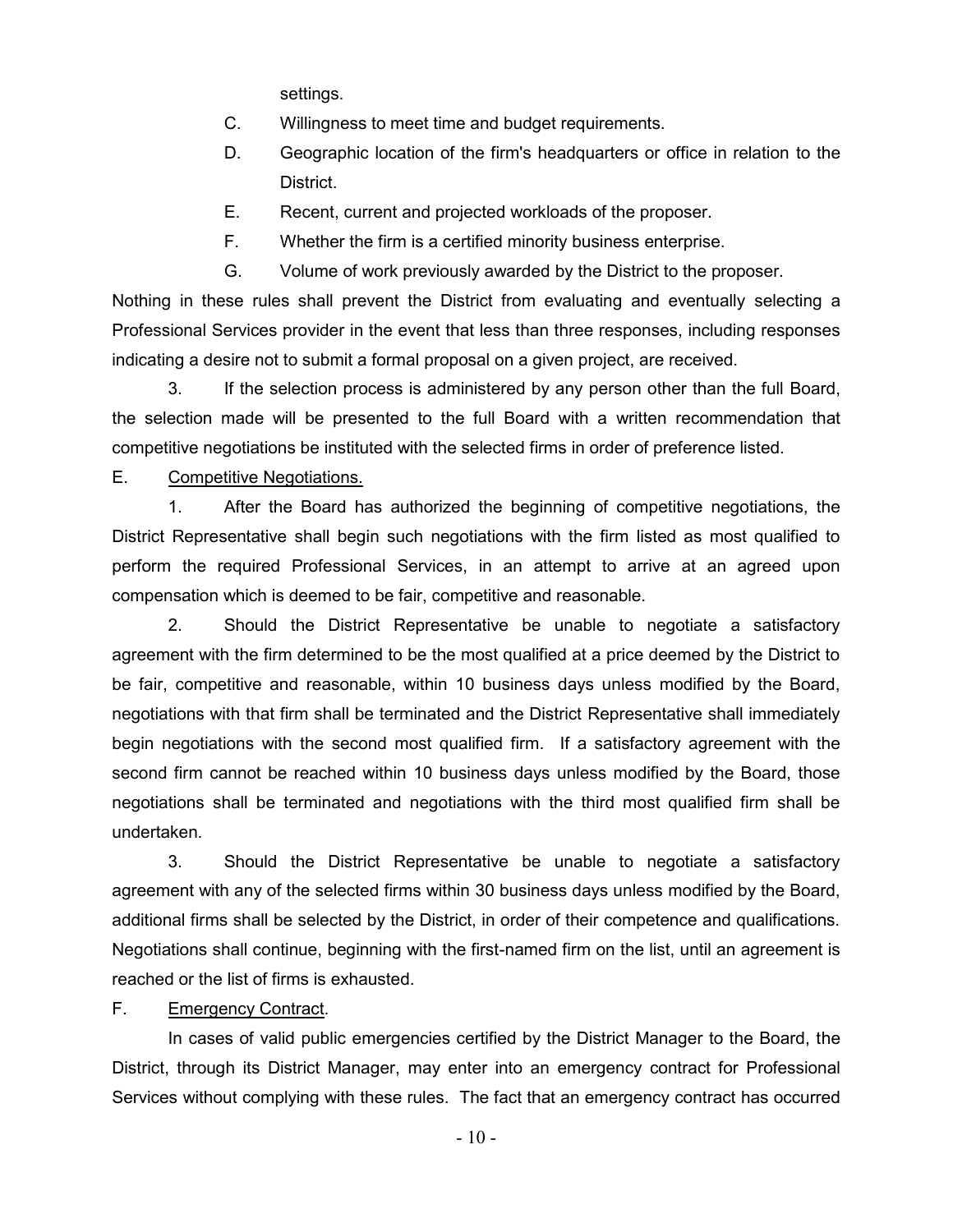or is necessary shall be noted in the minutes of the next Board meeting and ratified by the Board.

| Specific Authority: | 190.011(5), 287.055(3)(d)                |
|---------------------|------------------------------------------|
| Law Implemented:    | 190.011(3), 287.055, 190.011(2), 190.033 |

### **A-1 .06 Procedure for Contracting For Maintenance Services**

## A. Scope.

All contracts for maintenance services for any District facility or project exceeding the threshold amount provided in Section 287.017, Florida Statutes for CATEGORY FOUR shall be made by competitive solicitation. The maintenance of District facilities or projects may involve the purchase of contractual services and/or goods, supplies or materials as defined in Section A-1.08. Where a contract for such maintenance services includes goods, supplies or materials, the District may, in its sole discretion, award the contract according to the rules in this subsection in lieu of separately bidding for maintenance, goods, supplies or materials. However, a project shall not be divided solely in order to avoid the threshold bidding requirements.

### B. Definitions for this section:

1. "District Representative" means the person or group designated by the Board of Supervisors o administer the solicitation process. The District Representative may be the chairperson, the Board, any member or committee of the Board, District Counsel, District Manager, or any other person.

2. "Emergency contract " is a contract necessitated by a sudden unexpected turn of events (e.g., acts of God, riot, fires, floods, hurricanes, accidents or any circumstances or cause beyond the control of the Board in the normal conduct of its business) where the Board finds that the delay incident to competitive solicitation would be detrimental to the interests of the District.

3. "Invitation to Bid" is a solicitation for sealed bids with the title, date and hour of the public bid opening designated specifically. It includes a description of the services sought, applicable terms and conditions, evaluation criteria, including but not limited to price, and provides for a manual signature of an authorized representative.

4. "Request for Proposal" is a solicitation for sealed proposals with the title, date and hour of the public opening designated and requiring the manual signature of an authorized representative. It provides a statement for services sought, applicable terms and conditions,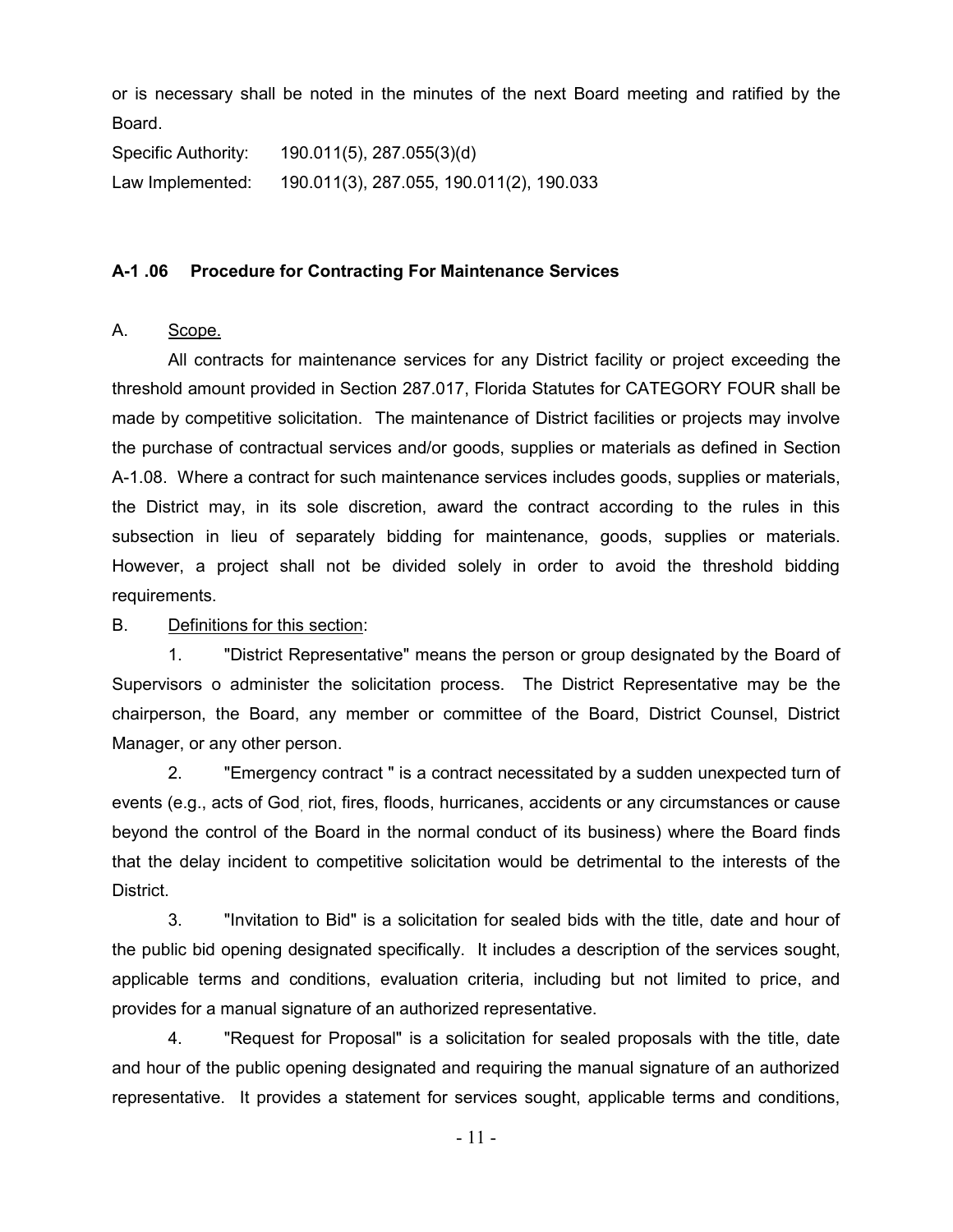and evaluation criteria, including but not limited to price.

5. "Responsive bid or proposal" means a bid or proposal which conforms in all material respects to the specifications and conditions in the invitation to bid or request for proposals and these rules, and whose cost components are appropriately balanced. A bid or proposal is not responsive if the person or firm submitting the bid or proposal fails to meet any requirement relating to the qualifications, financial stability, or licensing of the bidder or proposer.

6. "Lowest, most responsive, responsible and best bid or proposal" means, in the sole discretion of the Board, the lowest cost bid or proposal that is: (A) submitted by a competent, responsible person or firm capable and qualified in all respects to perform fully the contract requirements and with the integrity and reliability to assure full performance and timely completion; and, (B) most responsive to the invitation to bid or request for proposals, as determined by the Board. Minor variations in the bid may be waived by the Board. Mistakes in arithmetic extension of pricing may be corrected by the Board. Bids and proposals may not be modified after opening.

# C. Procedure.

The following procedure shall be followed:

1. The Board shall cause its staff to prepare a notice of invitation to bid or request for proposals, as appropriate.

2. Notice of invitation to bid or request for proposals shall be advertised at least once in a newspaper of general circulation in the District. The notice shall allow at least seven (7) days for submittal of bids or proposals unless the Board, for good cause, determines a shorter period of time is appropriate. Prior to the submittal date, to assure full understanding of the responsiveness to the solicitation requirements, discussions may be held with the District Representative by qualified offerers. The offerors shall be accorded fair and equal treatment prior to the submittal date with respect to any opportunity for discussion and revision of proposals or bids.

3. The District may maintain a list of persons interested in receiving notices of invitations to bid or requests for proposals. Persons who, within the previous one (1) year, provided their name and address to the District office, in writing, for inclusion on the list, shall receive notices by mail.

4. Bids and proposals shall be opened at the time and place noted on the invitation to bid and request for proposals. Bids and proposals shall be evaluated in accordance with the invitation or request and these rules.

5. If only one response to an invitation to bid or request for proposals is received,

- 12 -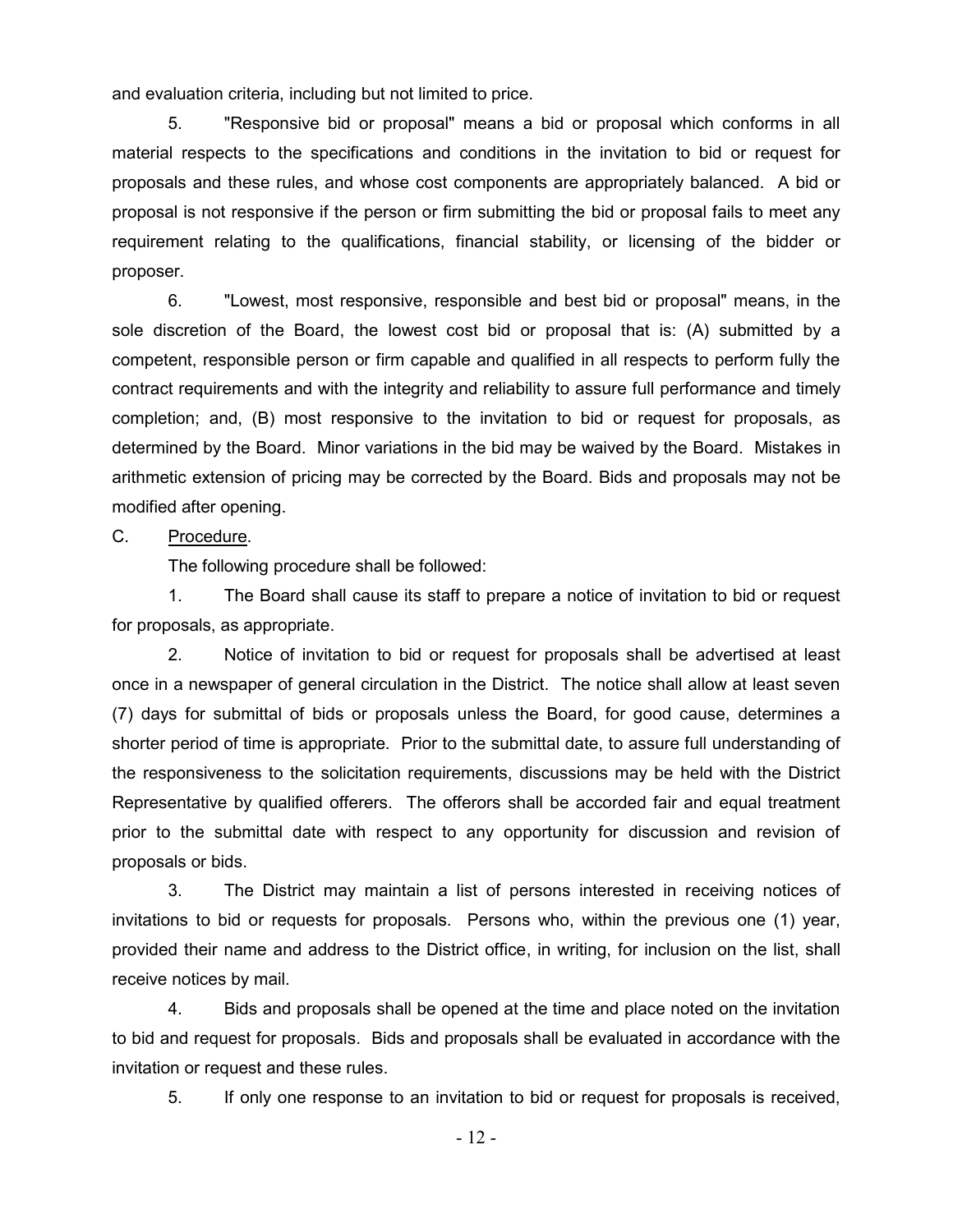the District may proceed with the procurement for maintenance services. If no response to an invitation to bid or request for proposals is received, the District may take whatever steps are reasonably necessary in order to proceed with the procurement of maintenance services.

6. In determining the lowest, most responsive, responsible and best bid or proposal, the Board may consider, in addition to factors described in the invitation to bid or request for proposals, the following:

- A. The ability and adequacy of the professional personnel.
- B. Past performance for the District and in other professional employment settings.
- C. Willingness to meet time and budget requirements.
- D. Geographic location of the firm headquarters or office in relation to the District.
- E. Recent, current and projected workloads of the bidder or proposer.
- F. Whether the firm is a certified minority business enterprise.
- G. Volume of work previously awarded by the District to the bidder or proposer.
- H. Whether the cost components of the bid submittal or proposal are appropriately balanced.

7. The Board has the right to reject any or all bids or proposals and such reservation shall be included in all solicitations and advertisements. In the event the bids or proposals exceed the amount of funds available to or allocated by the District for said purpose, the bids and proposals may be rejected. Bidders and proposers not receiving a contract award shall not be entitled to recover from the District any costs of bid or proposal preparation or submittal.

8. The lowest, most responsive, responsible and best bid or proposal most advantageous to the District, as appropriate, shall be accepted. The Board may require bidders and proposers to furnish performance and/or other bonds with a responsible surety approved by the Board.

D. Notice.

Notice of award or intent to award a contract, including the rejection of some or all bids or proposals, shall be provided in writing to all bidders and proposers by facsimile transmittal, electronic transmittal, United States Mail or by hand delivery.

## E. Contract Renewal.

Renewal of a contract for maintenance services shall be in writing and shall be subject to the same terms and conditions set forth in the initial contract. Renewal shall be contingent upon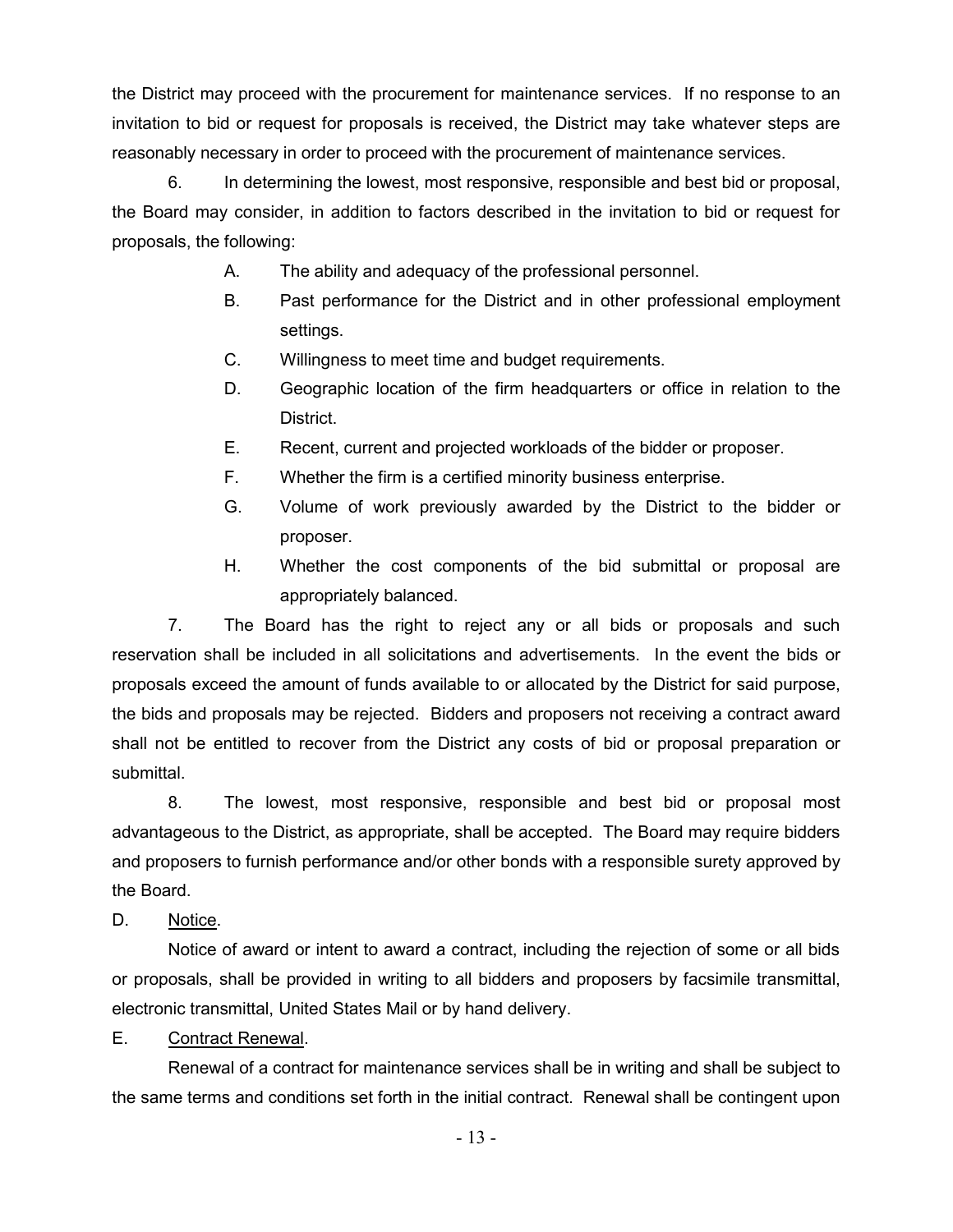satisfactory performance evaluations by the District. The costs of any contemplated renewals shall be included in the invitation to bid or request for proposals and in all events contracts shall not be renewed for more than two years unless competitively procured.

F. Contract Manager and Contract Administrator.

The Board may designate a representative to function as contract manager, who shall be responsible for enforcing performance of the contract terms and conditions and serve as a liaison with the contractor. The Board may also designate a representative to function as contract administrator, who shall be responsible for maintaining all contract files and financial information. One person may serve as both contract manager and administrator.

## G. Emergency Contract

In cases of valid public emergencies certified by the District Manager to the Board, the District, through its District Manager, may enter into an emergency contract for maintenance services without complying with these rules. The fact that an emergency contract has occurred or is necessary shall be noted in the minutes of the next Board meeting and ratified by the Board.

Specific Authority: 190.011(5) Law Implemented: 190.011(3), 190.033

# **A-1 .07 Procedure for Contracting For Other Services Other Than Those Outlined In Sections A-1.05 And A-1.06**

# **Applicability**

Contracts for services other than those outlined in Sections A-1.05 and A-1.06 above shall not be subject to the competitive solicitation process unless:

1. otherwise required by law e.g., external auditors retained to perform annual audit, see Section 218.391, F.S.; construction projects pursuant to Section 255.20, F.S.], and then in accordance with the required procedures; or,

2. the Board affirmatively directs that a particular service shall be competitively solicited, in which event the District shall utilize the competitive solicitation process and procedures outlined in either Section A-1.05, A-1.06, or any other process or procedure, formal or informal that the Board determines is in the best interests of, and most advantageous to, the District..

Specific Authority: 190.011(5)

Law Implemented: 190.011(3), 190.033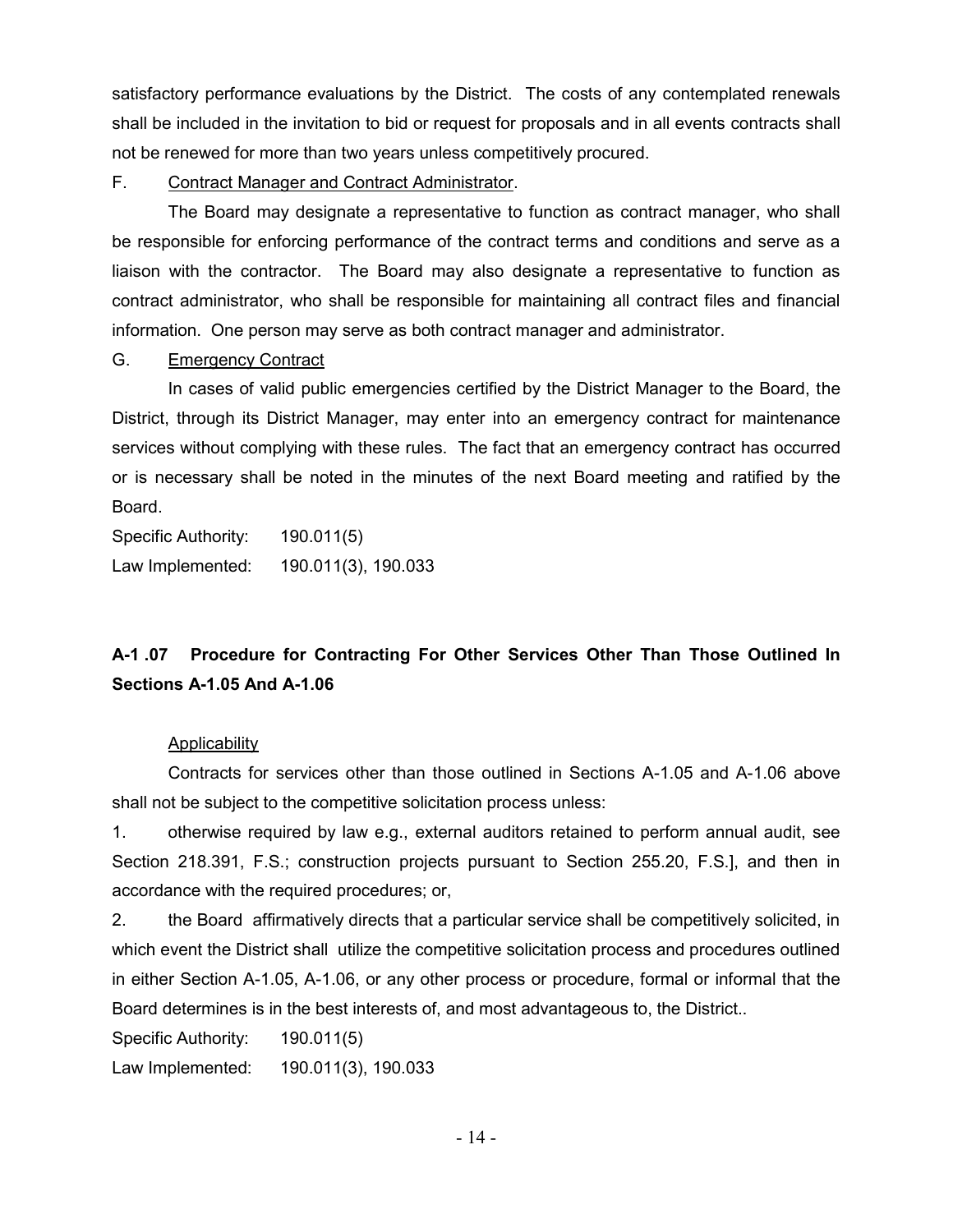#### **A-1.08 Purchase of Goods, Supplies or Materials.**

#### A. Scope.

All purchases of goods, supplies or materials that exceed the amount provided in Section [287.017,](file:///C:/Documents%20and%20Settings/gillyardd/Local%20Settings/Temporary%20Internet%20Files/Content.Outlook/LWB6DWDX/index.cfm%3fApp_mode=Display_Statute&Search_String=&URL=Ch0287/Sec017.HTM) Florida Statutes for CATEGORY FOUR shall be purchased under the terms of these rules. Contracts for purchases of goods, supplies, or materials shall not be divided solely in order to avoid the requirements of these rules. "Goods, supplies and materials" do not include printing, insurance, advertising, or legal notices.

## B. Definitions.

1. "District Representative" means the person or group designated by the Board of Supervisors to administer the solicitation process. The District Representative may be the chairperson, the Board, any member or committee of the Board, District Counsel, District Manager, or any other person.

2. "Emergency purchase" means a purchase necessitated by a sudden unexpected turn of events (e.g., acts of God, riot, fires, floods, hurricanes, accidents, or any circumstances or cause beyond the control of the Board in the normal conduct of its business), where the Board finds that the delay incident to competitive solicitation would be detrimental to the interests of the District.

3. "Invitation to Bid" is a solicitation for sealed bids with the title, date and hour of the public bid opening designated specifically and defining the commodity involved. It includes printed instructions prescribing conditions for bidding, evaluation criteria, and provides for a manual signature of an authorized representative.

4. "Lowest, most responsive, responsible and best bid or proposal" means, in the sole discretion of the Board, the lowest cost bid or proposal that is: (A) submitted by a competent, responsible person or firm capable and qualified in all respects to perform fully the contract requirements and with the integrity and reliability to assure full performance and timely completion; and, (B) most responsive to the invitation to bid or request for proposals, as determined by the Board. Minor variations in the bid may be waived by the Board. Mistakes in arithmetic extension of pricing may be corrected by the Board. Bids and proposals may not be modified after opening.

5. "Purchase" means acquisition by sale. It does not include transfer, sale or exchange of goods, supplies or materials between the District and any federal, state regional or local governmental entity or political subdivision of the state, including special districts, either independent or dependent. It does not include the acquisition by rent, lease, lease/purchase or installment sale.

- 15 -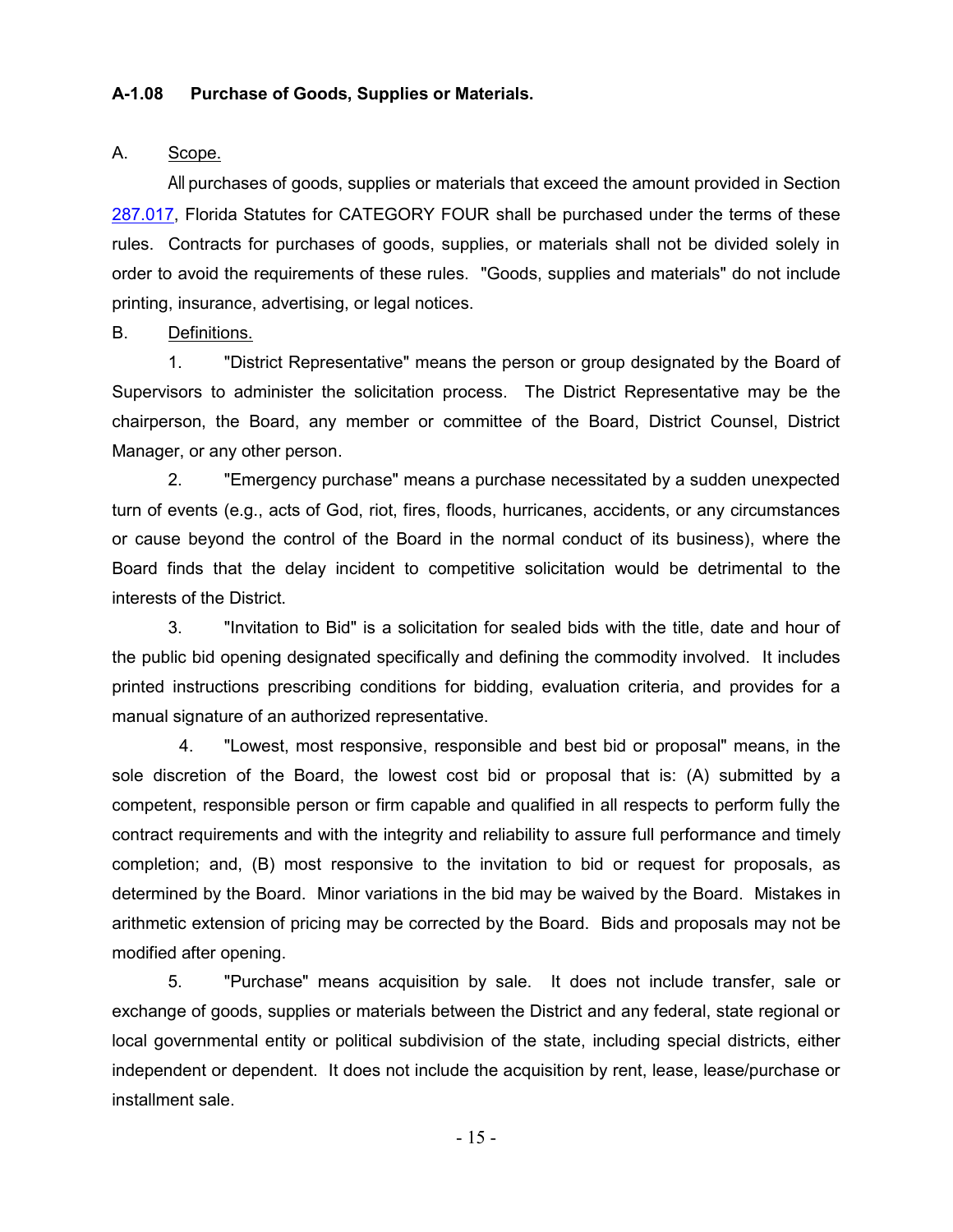6. "Request for Proposals" is a solicitation for sealed proposals with the title, date and hour of the public opening designated and requiring the manual signature of an authorized representative. It may provide general information, applicable laws and rules, statement of work, functional or general specifications, proposal instructions, work detail analysis and evaluation criteria as deemed appropriate by the District Representative.

7. "Responsive bid or proposal" means a bid or proposal which conforms in all material respects, to the specifications and conditions in the invitation to bid or request for proposals and these rules; and whose cost components are appropriately balanced. A bid or proposal is not responsive if the person or firm submitting the bid fails to meet any requirement relating to the Lowest, most responsive, responsible and best bid or proposal" means, in the sole discretion of the Board, the lowest cost bid or proposal that is: (A) submitted by a competent, responsible person or firm capable and qualified in all respects to perform fully the contract requirements and with the integrity and reliability to assure full performance and timely completion; and, (B) most responsive to the invitation to bid or request for proposals, as determined by the Board. Minor variations in the bid may be waived by the Board. Mistakes in arithmetic extension of pricing may be corrected by the Board. Bids and proposals may not be modified after opening.

#### C. Procedure.

When a purchase of goods, supplies or materials is within the scope of this rule, the following is appropriate:

1. The Board shall cause its staff to prepare a notice of invitation to bid or request for proposals, as appropriate.

2. Notice of invitation to bid or request for proposal shall be advertised at least once in a newspaper of general circulation in the County and in the District. The notice shall allow at least seven days for submittal of bids or proposals, unless the Board, for good cause, determines a shorter period of time is appropriate. Prior to the submittal date, to assure full understanding of the responsiveness to the solicitation requirements, discussions may be held with the District Representative by qualified offerers. The offerors shall be accorded fair and equal treatment prior to the submittal date with respect to any opportunity for discussion and revision of proposals or bids.

3. The District may maintain lists of persons interested in receiving notices of invitations to bid or requests for proposals. Persons who, within the previous one (1) year, provided their name and address to the District office, in writing, for inclusion on the list, shall receive notices by mail.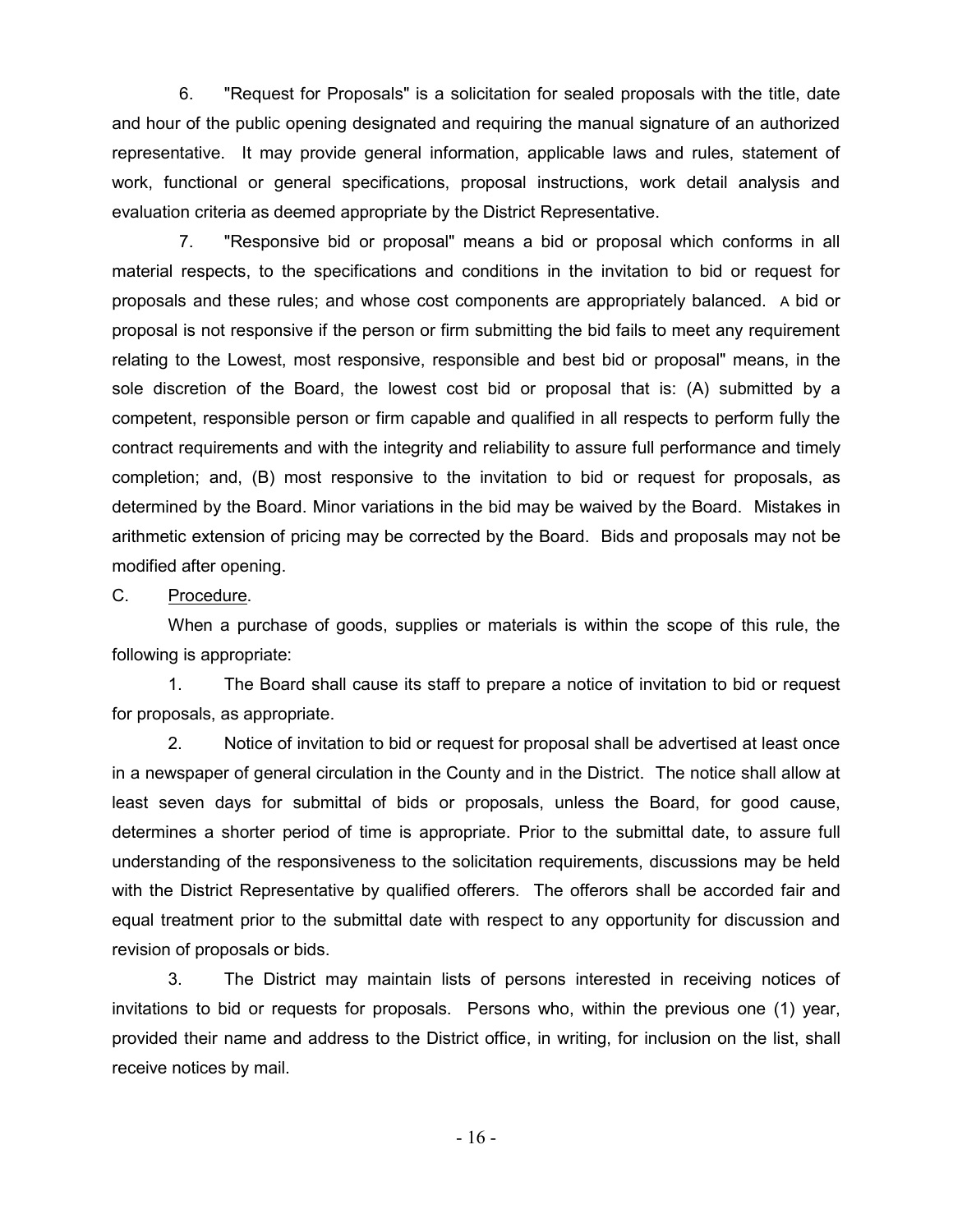4. Bids and proposals shall be opened at the time and place noted on the invitation to bid or request for proposals. Bids and proposals shall be evaluated in accordance with the invitation or request and these rules.

5. The lowest, most responsive, responsible and best bid or proposal most advantageous to the District shall be accepted; however, the Board shall have the right to reject all bids, either because they are too high or because the Board determines it is in the best interests of the District. In the event the bids or proposals exceed the amount of funds available to or allocated by the District, the bids and proposals may be rejected. The Board may require bidders and proposers to furnish performance and/or other bonds with a responsible surety to be approved by the Board. Bidders and proposers not receiving a contract award shall not be entitled to recover from the District any costs of bid or proposal preparation or submittal.

6. Notice of award or intent to award, including rejection of some or all bids or proposals, shall be provided in writing to all bidders by facsimile transmittal, electronic transmittal, United States Mail or by hand delivery.

## D. Limited Response

If only one response to an invitation to bid or request for proposals is received, the District may proceed with the procurement for goods, supplies or materials. If no response to an invitation to bid or request for proposals is received, the District may take whatever steps are reasonably necessary in order to proceed with the procurement of goods, supplies or materials.

# E. Emergency Contract.

In cases of valid public emergencies certified by the District Manager to the Board, when the situation warrants an emergency purchase, the District, through its District Manager, may enter into an emergency contract for goods, supplies or materials without complying with these rules. The fact that an emergency contract has occurred or is necessary shall be noted in the minutes of the next Board meeting and ratified by the Board.

F. "Piggybacking".

Nothing in this section shall preclude the "piggybacking" of the purchase of goods, supplies or materials pursuant to state or other governmental agency contract, to the extent authorized by law.

Specific Authority: 190.011(5)

Law Implemented: 190.033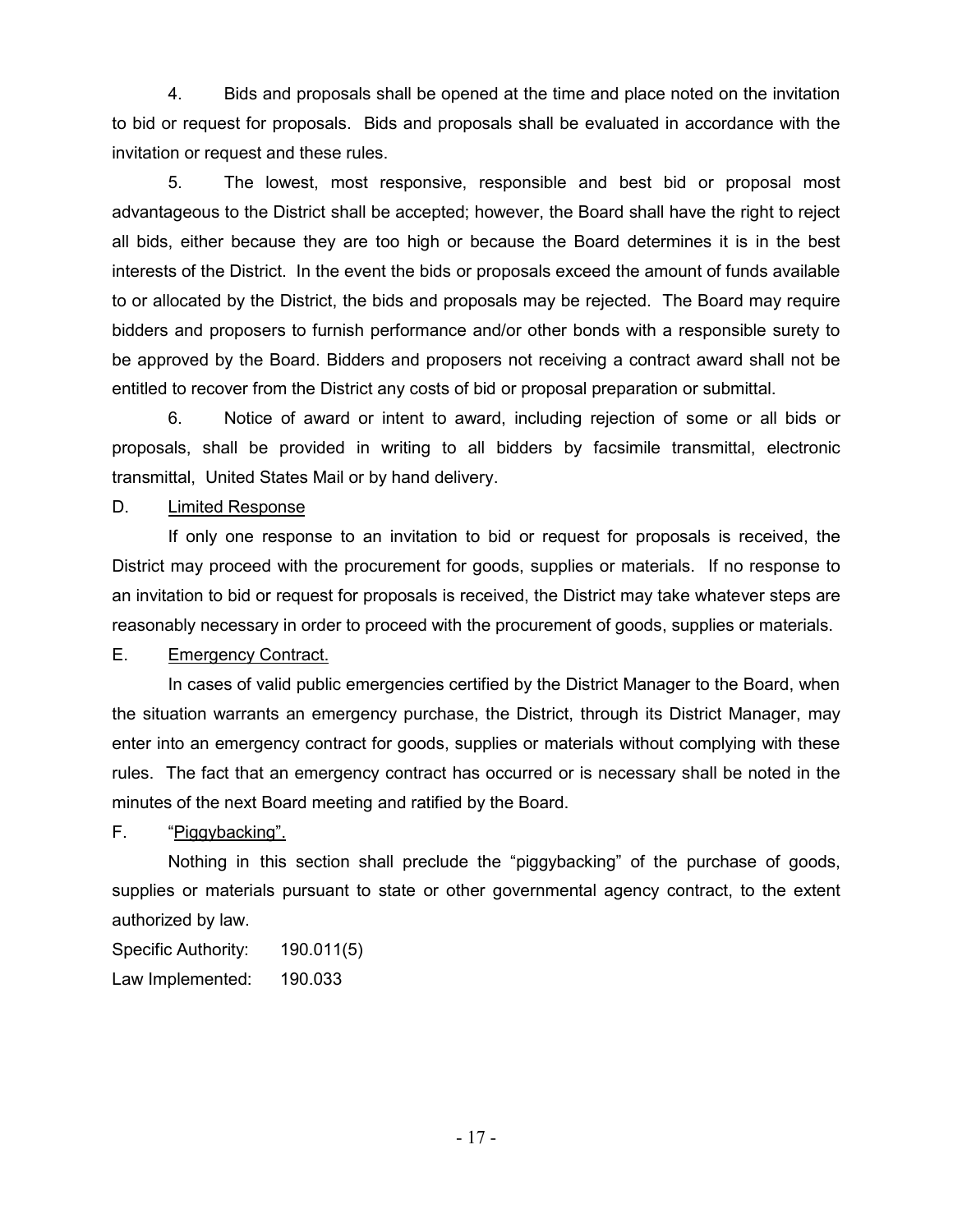## **A-1.09 Contracts for Construction of Authorized Projects**

## Scope.

All contracts or agreements for the construction of any project authorized by Chapter 190, Florida Statutes, shall be pursuant to the requirements of state law and these Rules.

Specific Authority: 190.011(5)

Law Implemented: 190.033

### **A-1.10 Bid or Proposal Protests**

Unless otherwise provided herein, the resolution of any protests regarding the decision to solicit or award a contract for a bid or proposal shall be in accordance with this section. The purpose of this section is to accommodate legitimate written, timely filed protests concerning formal competitive invitations and recommended contract awards.

A. Notice .

The District shall give all bidders and proposers that timely submitted a bid or proposal written notice of its decision to award or intent to award a contract, including rejection of same or all bids or proposals, by facsimile transmittal, electronic transmittal, United States Mail or by hand delivery. The notice shall include the following statement: "Failure to file a written notice of intent to protest or a notice of protest within the times prescribed herein, shall constitute a waiver of all proceedings."

B. Filing .

1. Any actual or prospective bidder or respondent to an invitation for bids or a request for proposals, who alleges to be aggrieved in connection with the solicitation or award of a contract, (hereafter referred to as "the protesting party") may protest in writing to the District Manager as the recipient of any and all notices of intent to protest and all formal protests [with a copy to District Counsel].

2. All formal protests with respect to an invitation for bids or a request for proposals shall be submitted to the District Manager in writing not less than four (4) hours prior to the opening of bids or the closing time for acceptance of proposals. The District Manager, in consultation with the District Counsel, shall have the authority to address all such timely filed protests received and to determine whether postponement of the bid opening or proposal closing time is appropriate. The District Manager's decision shall be considered final and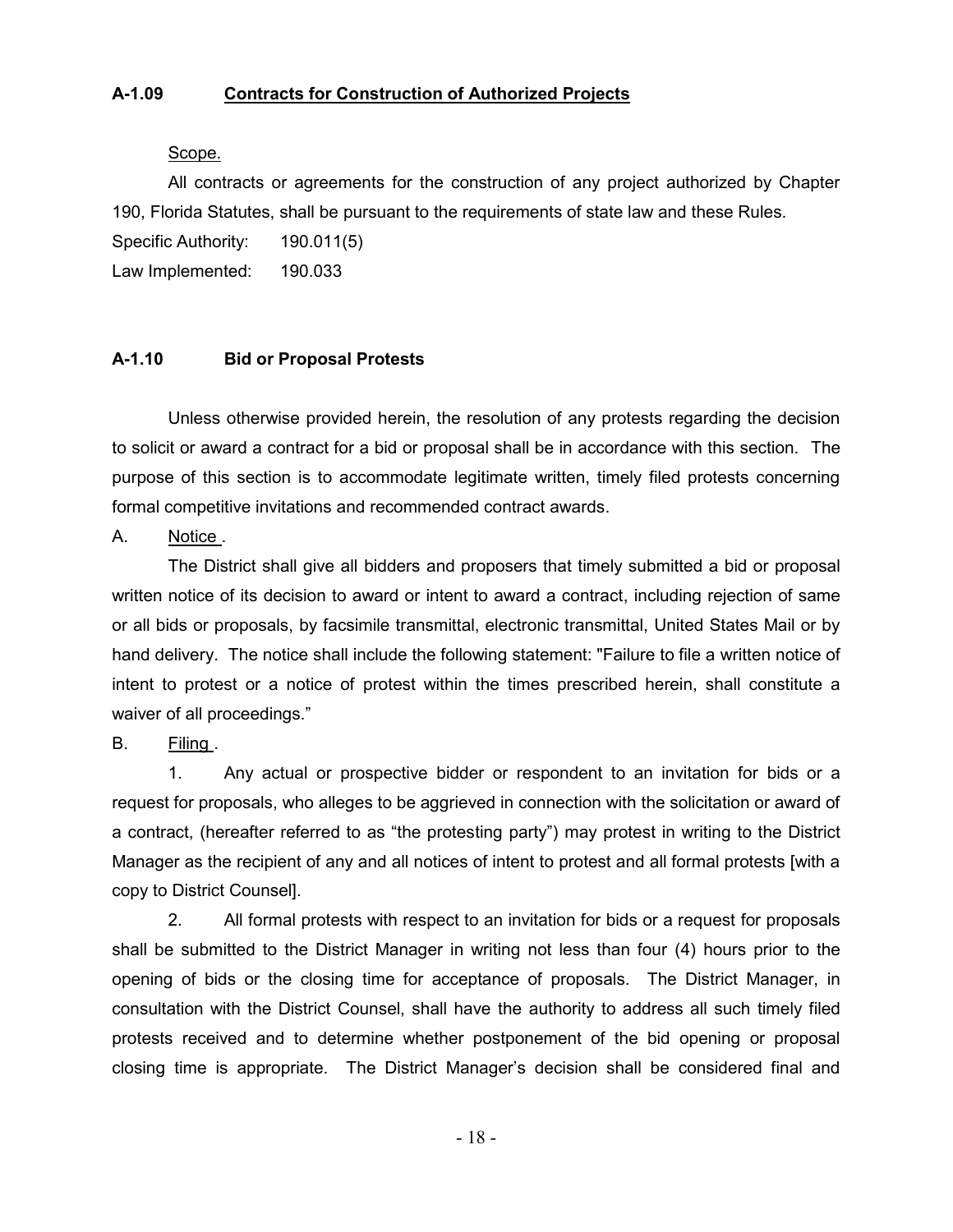conclusive unless the protesting party files a subsequent formal protest of the recommended contract award as described hereunder.

3. Any actual bidder or respondent to an invitation for bids or a request for proposals who desires to formally protest a recommended contract award shall file a written notice of intent to protest to the District Manager within two (2) calendar days, excluding weekends and District holidays, from the date of the notification of the recommended award and shall file a formal written protest with the District Manager [with a copy to District Counsel] within five (5) calendar days, excluding weekends and District holidays, from the date that a timely filed notice of intent to protest is received by the District Manager.

4. The formal written protest shall contain, but not be limited to the following information:

- A. the bid or proposal number and title.
- B. the name and address of the protesting party.
- C. a statement of disputed issues of material fact. If there are no disputed material facts, the written protest must so indicate.
- D. a concise statement of the ultimate facts alleged and of any relevant rules, regulations, statutes, case law and constitutional provisions entitling the protesting party to relief.
- E. A demand for the relief to which the protesting party deems himself entitled.
- F. Such other information as the protesting party deems to be material to the issue.

5. Failure to timely and properly file a written notice of protest or failure to timely and properly file a formal written protest shall constitute a waiver of all further proceedings. Once filed, no supplementing of the notice of intent to protest or formal written protest shall be permitted.

C. Award Process.

Upon receipt of a properly filed notice of protest which has been timely filed, the District shall stop the solicitation process or the contract and award process until the subject of the protest is resolved. However, if the District sets forth in writing particular facts and circumstances which require the continuance of the process without delay in order to avoid an immediate and serious danger to the public health, safety, or welfare, the award process may continue.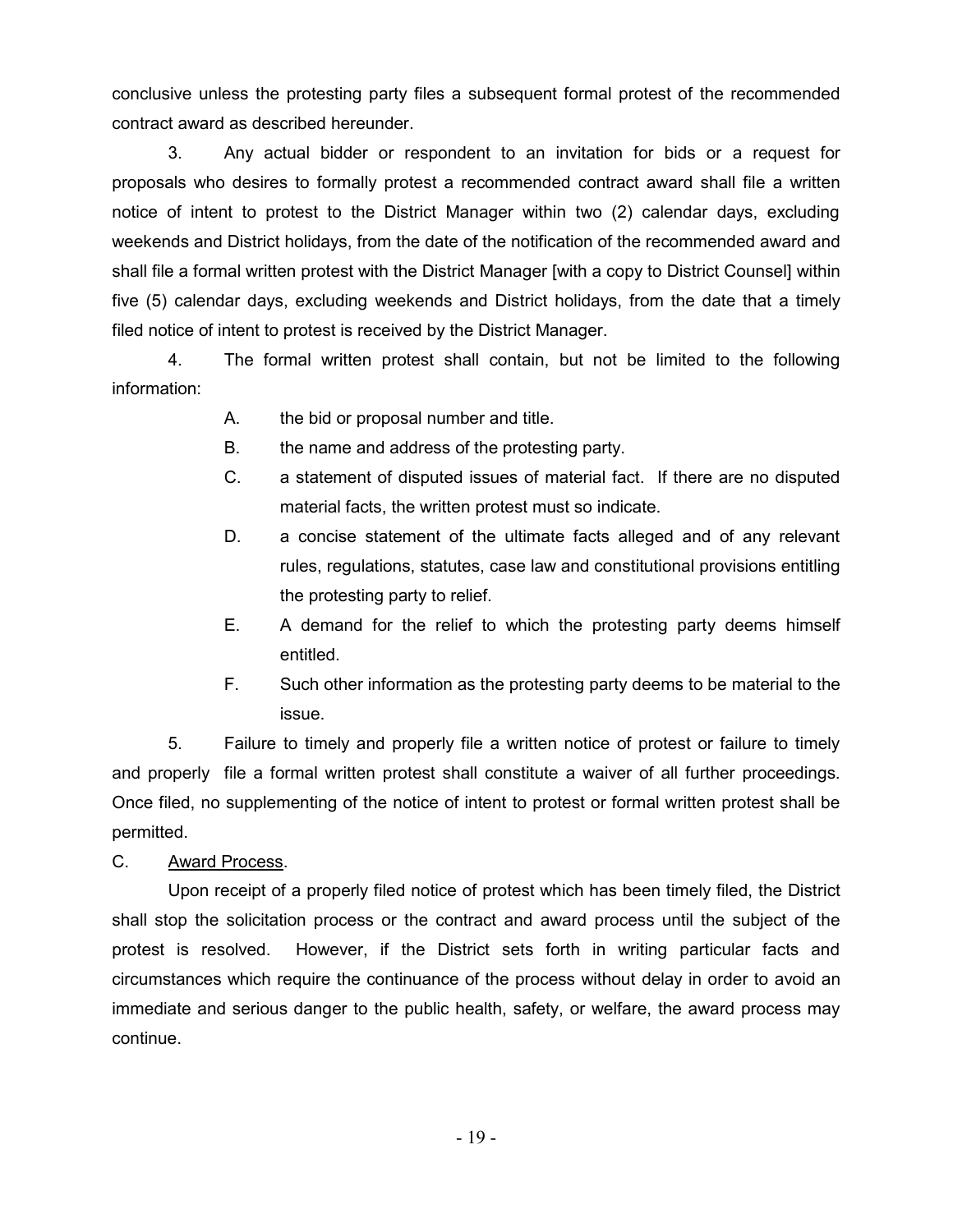# D. District Manager Decision

The District Manager shall review the merits of each timely filed written protest [for which a timely filed written notice of intent of intent to protest was filed] and in consultation with the District Counsel; issue a decision in writing within ten (10) business days stating the reasons for the decision and the protesting party's rights of appeal under this Section. Said decision shall be in writing and shall be furnished to the protesting party by facsimile transmittal, electronic transmittal, United States Mail or by hand delivery. The decision of the District Manager shall be final and conclusive unless the protesting party timely and properly files a subsequent written objection with the District Manager [with a copy to District Counsel] within two (2) calendar days, excluding weekends and District holidays, from the date of receipt of the decision.

## E. Hearing By Board of Supervisors

In the event of the timely filing of an objection pursuant to subsection D above, and in the event that the protest cannot be resolved by mutual consent, the matter will be referred to the Board of Supervisors for final resolution. Neither the protesting party, nor anyone on their behalf, including their agents or their representatives shall have any private contact or discussions with individual Supervisors regarding the protest prior to the protest being heard or reviewed by the Board of Supervisors unless requested in writing to do so by the District Manager. At the hearing, the chairperson shall conduct the hearing, with the assistance of the District Manager, District Counsel, or other person as designated by the chairperson.

- 1. The person conducting the hearing shall:
	- A. Administer oaths and affirmations;
	- B. Regulate the course of the hearing, including any prehearing matters.
- 2. The Board shall:
	- A. Rule upon offers of proof and receive relevant evidence.
	- B. Enter orders.
	- C. Make or receive offers of settlement, stipulation, and adjustment.
- 3. At the conclusion of the hearing the Board shall decide the matter and render a written decision.

# F. Waiver

Failure to file a timely written notice of intent to file protest or failure to file a timely, complete formal protest within the time and manner prescribed herein shall constitute a complete waiver and bar of the right to protest by any protesting party as defined by subsection A of this section.